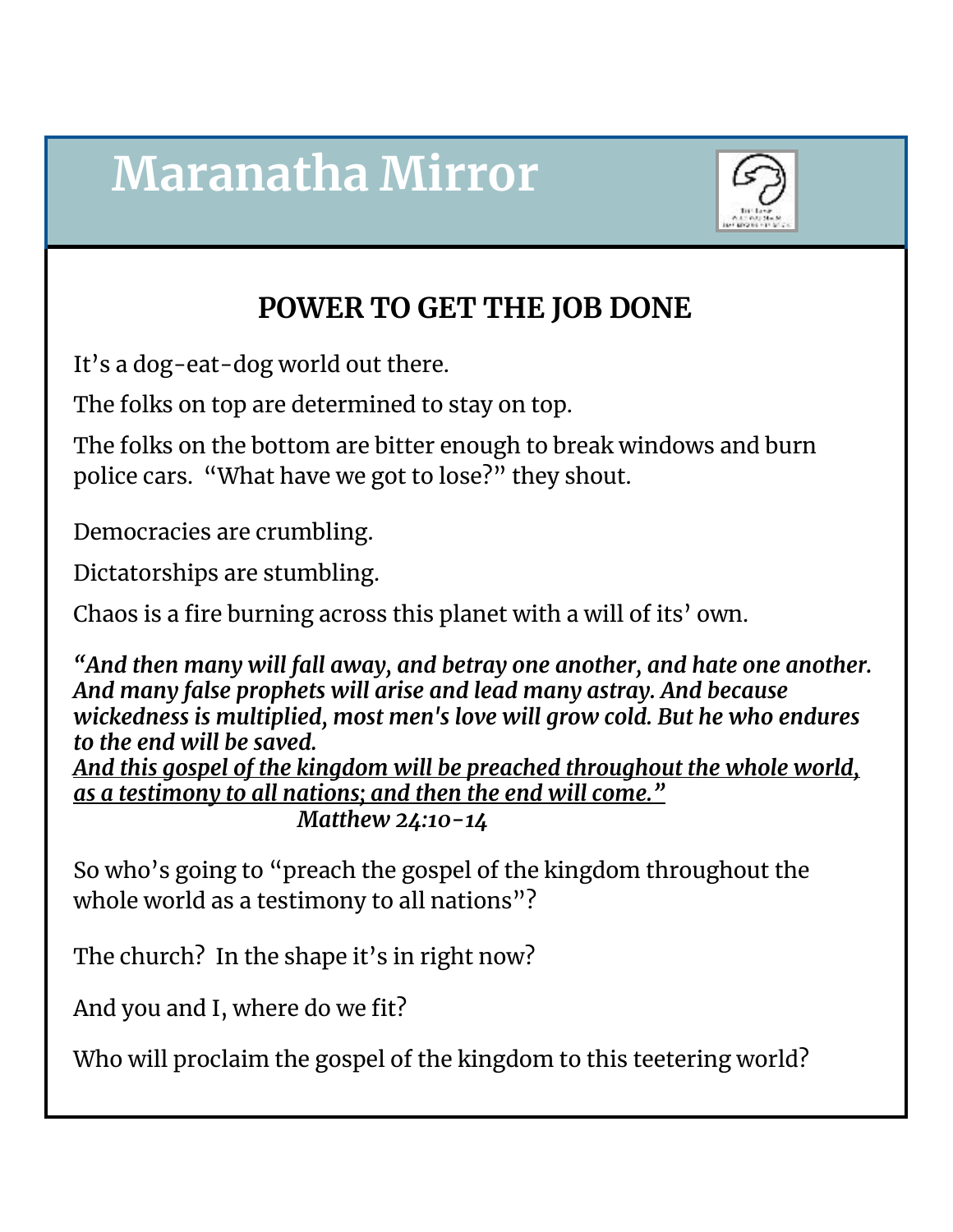Who actually has the power?

"If only the people up there on the top could be reborn, this world would be changed in a hurry. Convert the top dog, and he will convert the world!"

It's been tried a thousand times and failed.

It looks like God has other plans.

God always seems to use the underdog to get the job done. Jesus has been telling us this for two thousand years!

So why are we still obsessed with the top dog—the man or the woman who has "power"?

### **The Top Dog**

The top dog is the one with the brains, the savvy, who knows how to make things happen.

The CEO, the General, the President, the Bishop---they didn't get there by being wimps.

These guys know how to do "whatever it takes."

They know how to take control.

How to increase profit.

How to shave expenses to the bone.

How to crush the competition.

How to weed out the "dead wood."

How to be hard-nosed and "practical, " and sideline the "bleeding hearts."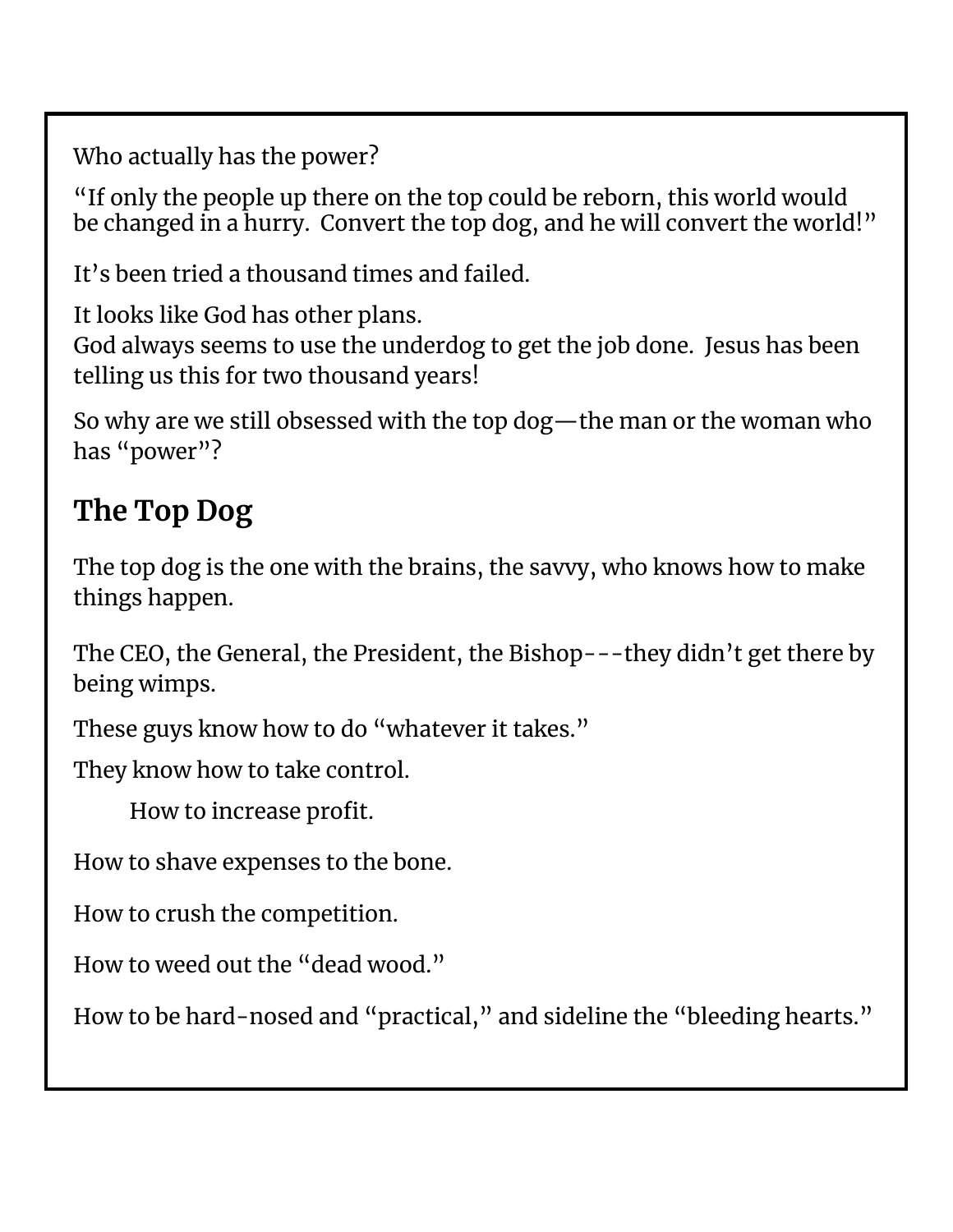After all, how can you run a business, an army, a church, without a top-down chain of command?

Yet Jesus keeps telling us that the Father uses the underdog to get his work done.

## **The Underdog**

In the Kingdom of God the underdog is the one with the power.

This upside-down hierarchy is not an option for us; it's a command from the mouth of the Lord himself. Even though it has been ignored in Christendom for centuries, this command of the Master still holds…

*"You know that those who are supposed to rule over the Gentiles lord it over them, and their great men exercise authority over them.*

*But it shall not be so among you; but whoever would be great among you must be your servant,*

*and whoever would be first among you must be slave of all.*

*For the Son of man also came not to be served but to serve, and to give his life as a ransom for many."*

### *Mark 10:42-45*

In God's Kingdom the "chain of command" comes from below.

Way down at the bottom is a man wrapped in a towel, washing feet.

*"You call me Teacher and Lord; and you are right, for so I am. If I then, your Lord and Teacher, have washed your feet, you also ought to wash one another's feet.*

*For I have given you an example, that you also should do as I have done to you."*

*John 13:13-15*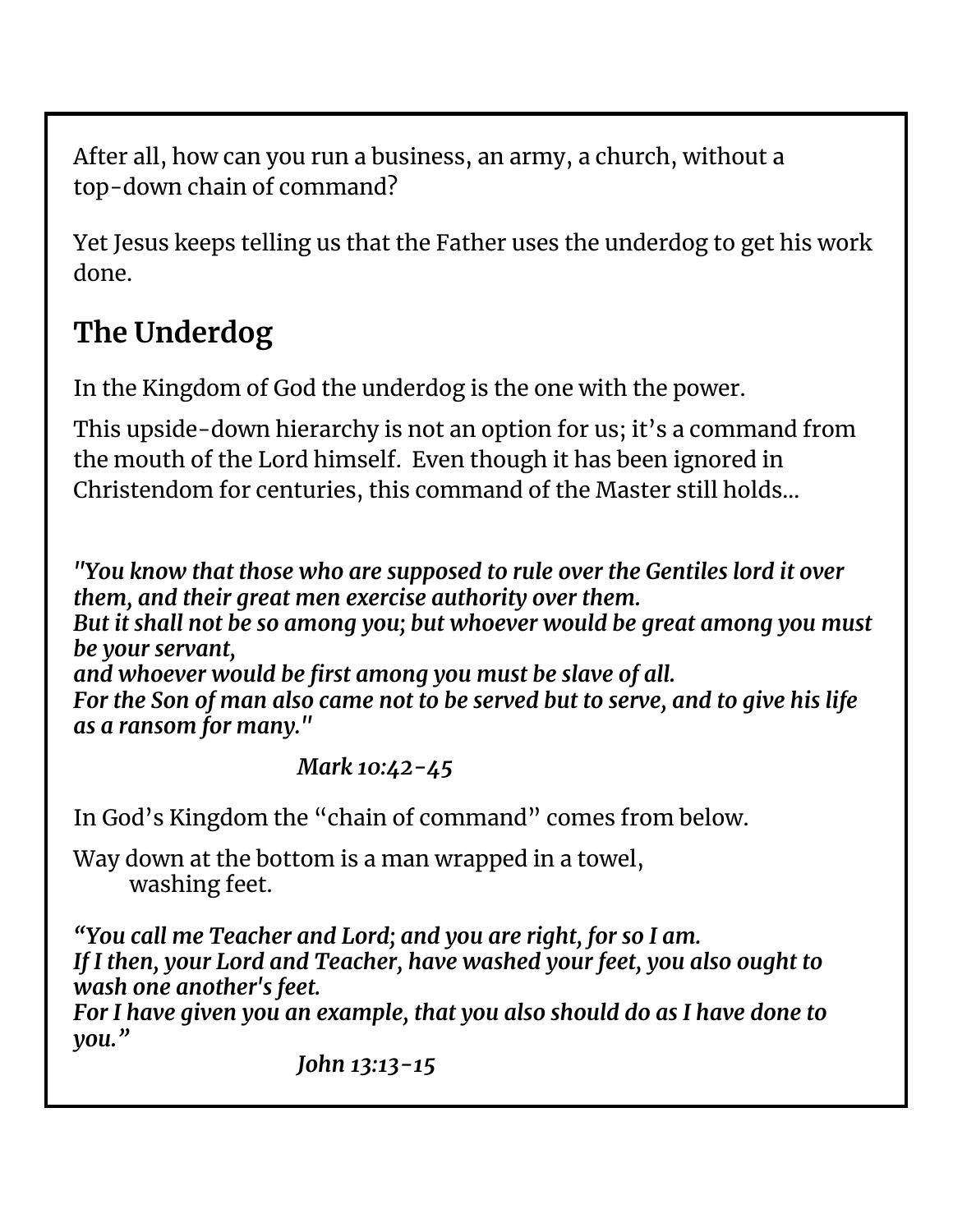In God's Kingdom, power rises from the floor where Jesus is on his knees washing feet.

From that place he rules the universe.

Only those who are down there with him share in his power-- a power infinitely greater than that of any dictator, general, or CEO, or mitered bishop.

*"Whoever would be great among you must be your servant, and whoever would be first among you must be slave of all."*

Jesus commands us to lay aside our vanity

… and start washing feet

... in the shadows of obscurity, leaving the glory to God alone.

Giants of faith have altered the course of history.

But the truly great servants in God's Kingdom will never be known on this side of glory.

Their power comes, not from their brains or their status, but from the simple fact that they are crucified with Christ.

These crucified souls are preparing the earth for Judgment Day through their simple obedience, their fervent prayers.

They are the ones who are holding back the powers of darkness until the appointed hour. They are quietly spreading the fire of the gospel across the earth.

And now the Master invites us to give him our burden of vanity which we have carried for far too long, and join these servants under his yoke.